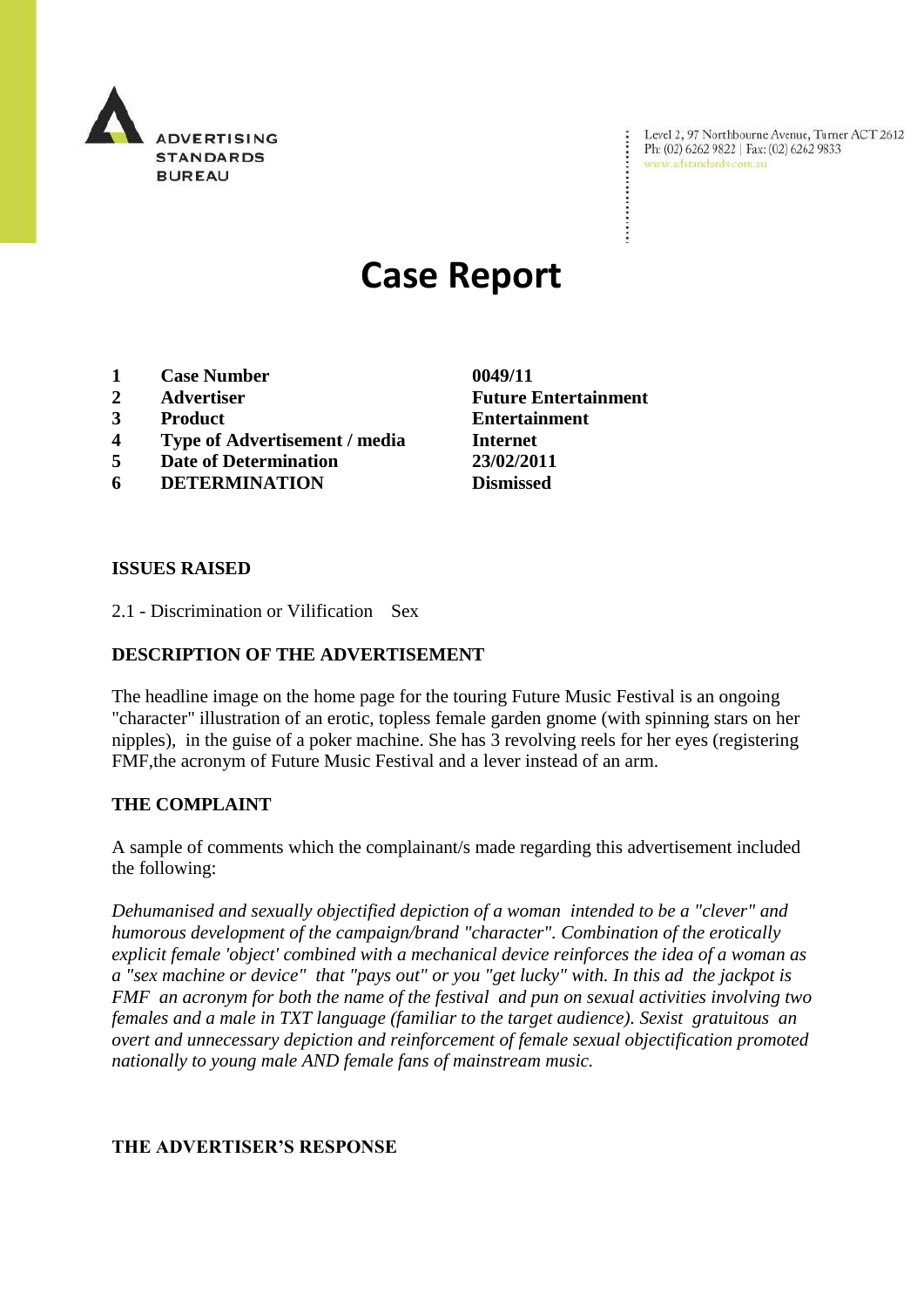Comments which the advertiser made in response to the complainant/s regarding this advertisement include the following:

*The complaint is in reference to the creative for our nationally touring festival, The Future Music Festival.*

*Firstly, here is a link to the creative/advertisement in question.* 

*www.futuremusicfestival.com.au*

*My comments are:*

*The Future Music Festival has been a key music event on the festival calendar for over 7 years.*

*The event creative has always followed a theme of gnomes, and this is carried through each year. I've included a couple of ads from previous years where the gnome has been manipulated creatively to reflect the theme for 2009 and 2010. As you can see, our gnome has very much become part of the brand although not all advertising includes her. We consider ourselves to be responsible with our advertising. We have put a bikini top on our gnome for certain publications where we've felt a younger audience may be likely to view* 

*it, or have excluded all together. We are not out to market to a young audience. I note the complaint is in reference to our website and social media. We don't advertise to* 

*anyone below the age of 18 via our social media. As the event is over 18 and is fully licensed, I would be surprised if anyone outside of the ages of 18-35 would be seeking out the website. We did receive one complaint last year which you may recall (which was dismissed) about the use of our female gnome. I had made the point then that the image had been derived from a garden gnome purchased from a \$2 shop. This type of retail outlet may be frequented by anyone including women and children, but remains to be stocked. I have one of these gnomes in the office if you'd like me to provide an image of it.*

*This year's theme sees our gnome in a Las Vegas setting.*

*I fully refute the suggestion that this theme aims to further exploit women as suggested in the complaint. The Vegas theme is designed to create and capture excitement - including bright colours and flashing signs. One of the tag lines of our press release is 'Hit the Festival Jackpot...' We think all of our artists are 'winners' and we feel it's a clever way to communicate this message. Please see attached press release for your reference.*

*The creative in question backs up the 'hit the festival jackpot' copy and theme.*

*The fact that our gnome has been merged into the 'jackpot' theme was in no way to imply she is 'sex toy' and I do feel this complaint is a little over the top. I am 36 and female and I have never considered this.*

*It took me a while work out what the complainant meant by 'a pun on sexual activities' and the 'two females and a male in text language'. 'FMF' is a well known abbreviation for the event - 'Future Music Festival'. Certainly not 'female male female'.* 

*In summary, in the context of this event, the creative and the copy - the message we want to get across relates to 'everyone being a winner' if they choose to come to the event. Our artist line-up is second to none this year.* 

*The gnome is a character who will always be carried through and there was no intention to have her interpreted as a sex toy or machine.*

*I am disappointed that this person has been upset but this year's theme - however I do feel that they have misinterpreted the creative and that they don't have a clear understanding of the brand.*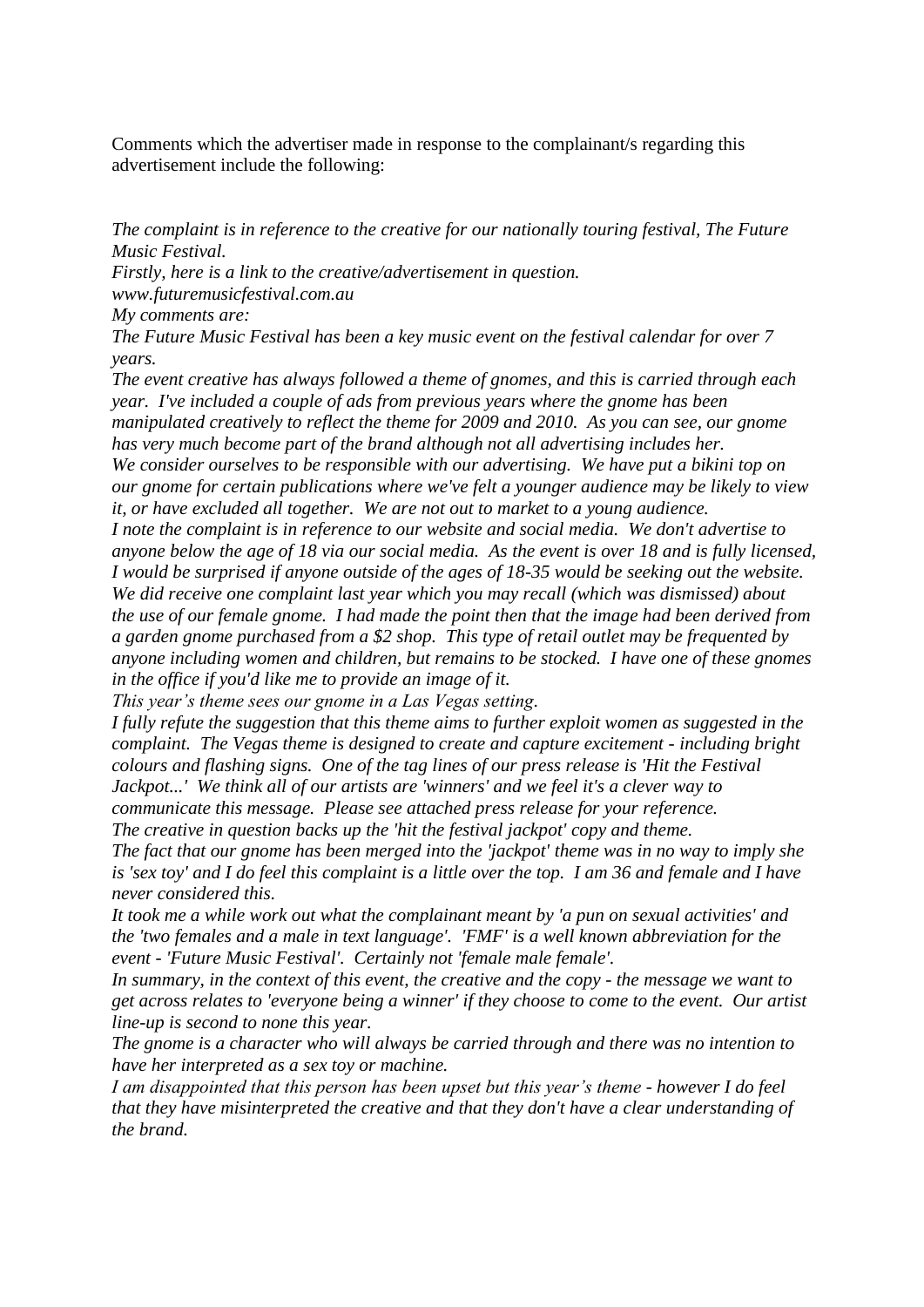*I'd also like to make the point that this person has travelled to our website in order to view the event info/creative. They can very easily choose not to return to the site if they find this offensive.*

*I'm hoping this is an isolated complaint and that our target demographic does not share this opinion. We are very accessible through our website and our details are easy to locate. Fortunately, we are yet to receive any feedback that would support the complainant's opinion.*

## **THE DETERMINATION**

The Advertising Standards Board ("Board") considered whether this advertisement breaches section 2 of the Advertiser Code of Ethics (the "Code").

The Board noted the complainant's concerns that the advertisement objectifies women and features inappropriate sexual innuendo.

The Board reviewed the advertisement and noted the advertiser's response.

The Board first considered whether the advertisement complied with section 2.1 of the Code which requires that 'advertisements shall not portray or depict material in a way which discriminates against or vilifies a person or section of the community on account of …sex...'

The Board noted that the advertisement is for a music festival and features a cartoon image of a female gnome wearing only green knickers and stars covering her nipples. The Board noted that it previously dismissed a similar complaint against this advertiser in case reference 80/09.

The Board considered that the gnome did not realistically resemble an actual woman and that most people would consider the image to be of a gnome, albeit a female one. The Board considered that the depiction of a fanciful figure was not demeaning to women or suggestive that women are poker machines.

The Board determined that, in this instance, the advertisement did not depict any material that discriminated against or vilified any person or section of society and did not breach section 2.1 of the Code.

The Board then considered whether the advertisement was in breach of section 2.3 of the Code. Section 2.3 of the Code states: "Advertising or Marketing Communications shall treat sex, sexuality and nudity with sensitivity to the relevant audience and, where appropriate, the relevant programme time zone".

The Board noted that the gnome has breasts which are covered only by stars placed over where the nipples would be. The Board noted that the advertisement is on the advertiser's website and the advertiser's response that the music event is for adults over 18 years of age and so the advertisement is targeting that demographic.